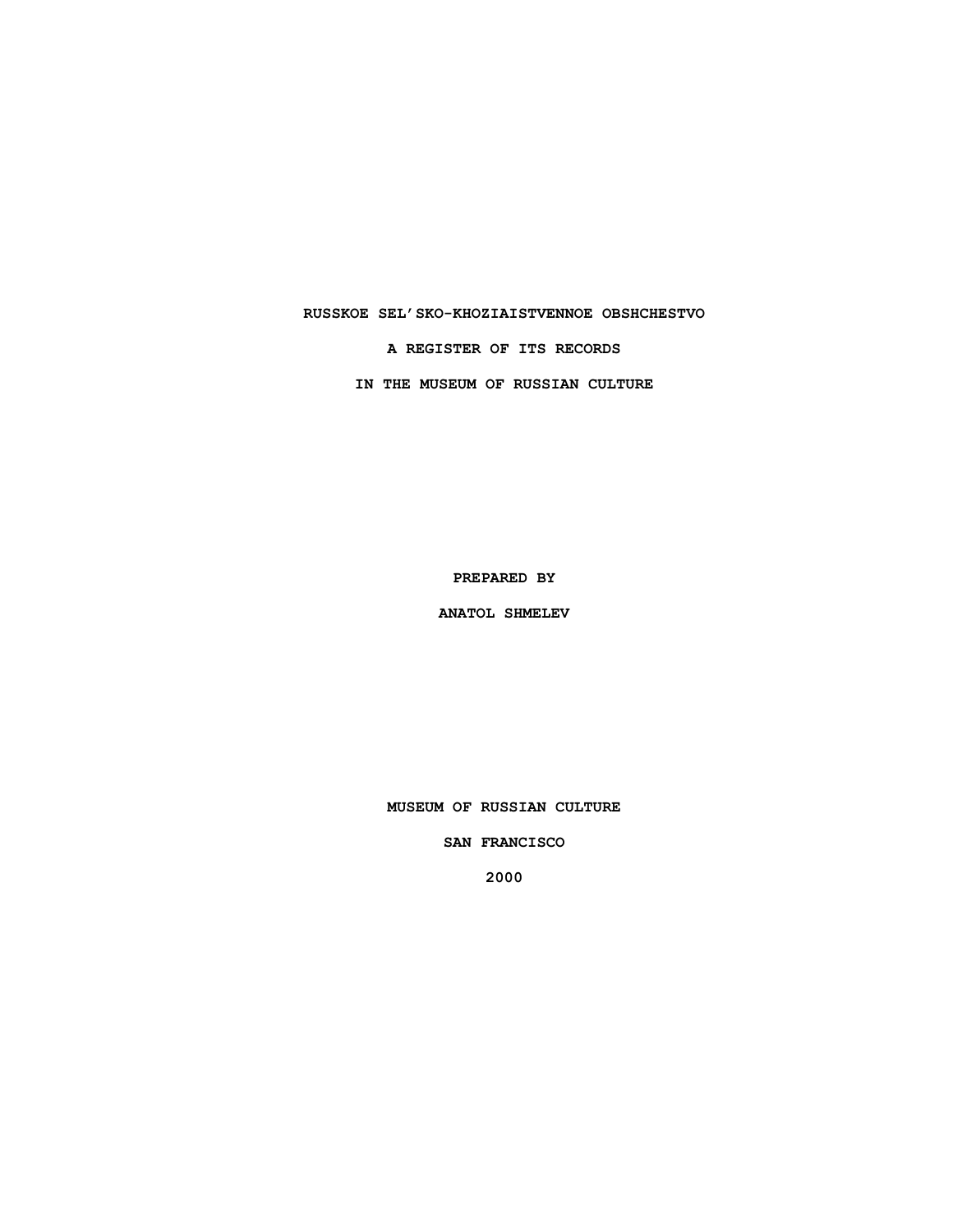#### **SCOPE AND CONTENT NOTE**

#### **RUSSKOE SEL'SKO-KHOZIAISTVENNOE OBSHCHESTVO RECORDS**

**This collection contains the correspondence and office file of the Russkoe sel'sko-khoziaistvennoe obshchestvo (Russian Agricultural Union of North America). Of particular interest are the issues of its bulletins, including the file of unpublished article drafts, which illustrate the breadth of its members' interests and activities. The correspondence is also a significant resource for the study of the contributions of Russian émigré agronomists and engineers to American and Canadian agricultural production and food processing (particularly grain, dairy products and spirits).**

**The correspondence is largely between the organization's founder, Petr Filaretovich Konstantinov, and its members, including V. M. Benzin, I. V. Emelianov, I. K. Okulich, M. T. Zarotschenzeff and others.**

**Detailed processing and preservation microfilming for these materials were made possible by a generous grant from the National Endowment for the Humanities and by matching funds from the Hoover Institution and Museum of Russian Culture. The grant also provides depositing a microfilm copy in the Hoover Institution Archives. The original materials and copyright to them (with some exceptions) are the property of the Museum of Russian Culture, San Francisco. A transfer table indicating corresponding box and reel numbers is appended to this register.**

**The Hoover Institution assumes all responsibility for notifying users that they must comply with the copyright law of the United States (Title 17 United States Code) and Hoover Rules for the Use and Reproduction of Archival Materials.**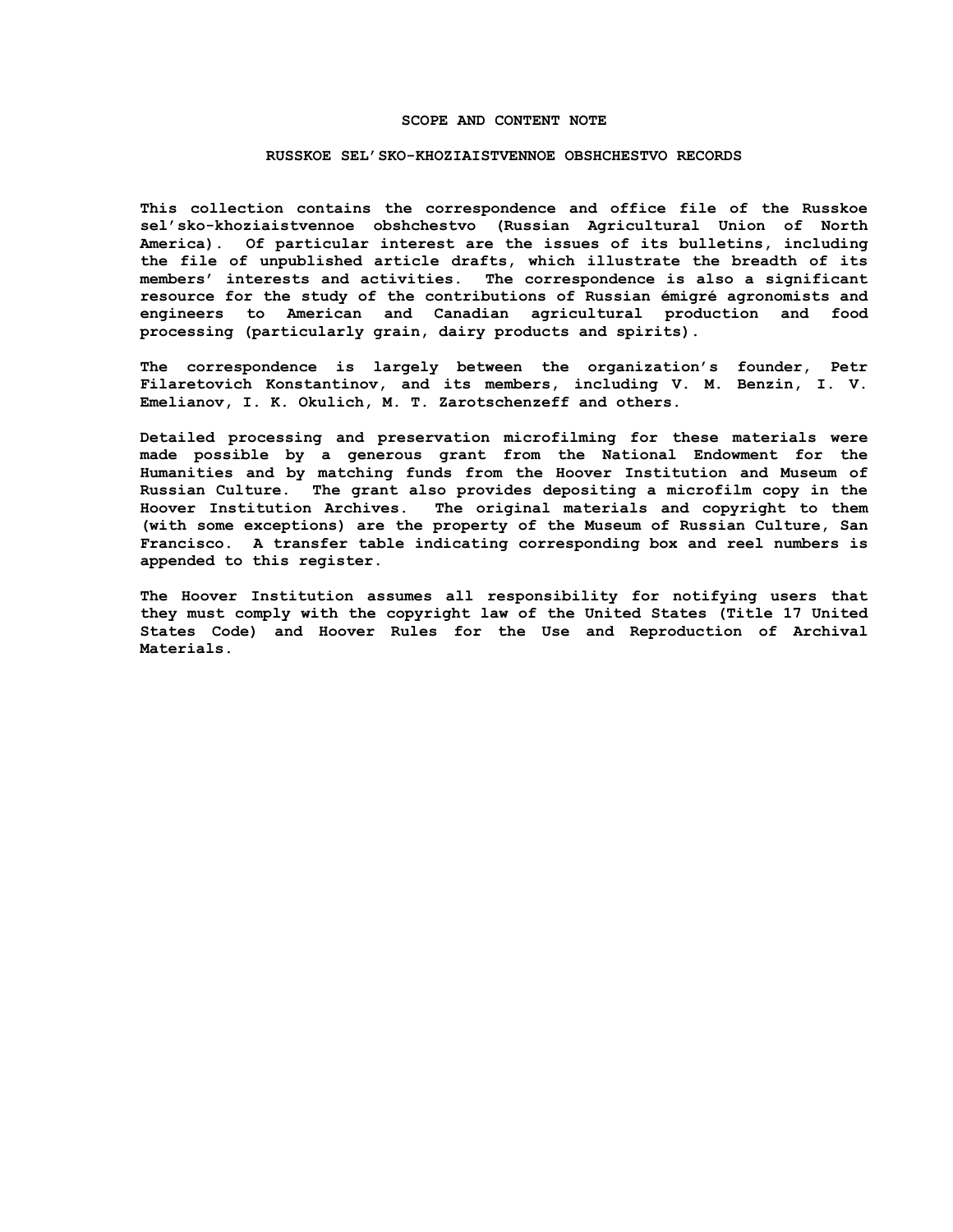## **REGISTER**

# **RUSSKOE SEL'SKO-KHOZIAISTVENNOE OBSHCHESTVO RECORDS**

**SERIES DESCRIPTION:**

| Box Nos | Series                                                                                                                                                                                                                                                                                                               |
|---------|----------------------------------------------------------------------------------------------------------------------------------------------------------------------------------------------------------------------------------------------------------------------------------------------------------------------|
| $1 - 2$ | CORRESPONDENCE, 1937-1948. Incoming and outgoing<br>correspondence relating to the formation and activities of<br>the association, arranged chronologically                                                                                                                                                          |
| $3 - 4$ | OFFICE FILE, 1935-1947. Consists mainly of organizational<br>materials, minutes of meetings, annual statements, lists<br>of members and miscellaneous correspondence, arranged<br>alphabetically by physical form. Also includes issues of<br>the organization's bulletin and unpublished articles<br>written for it |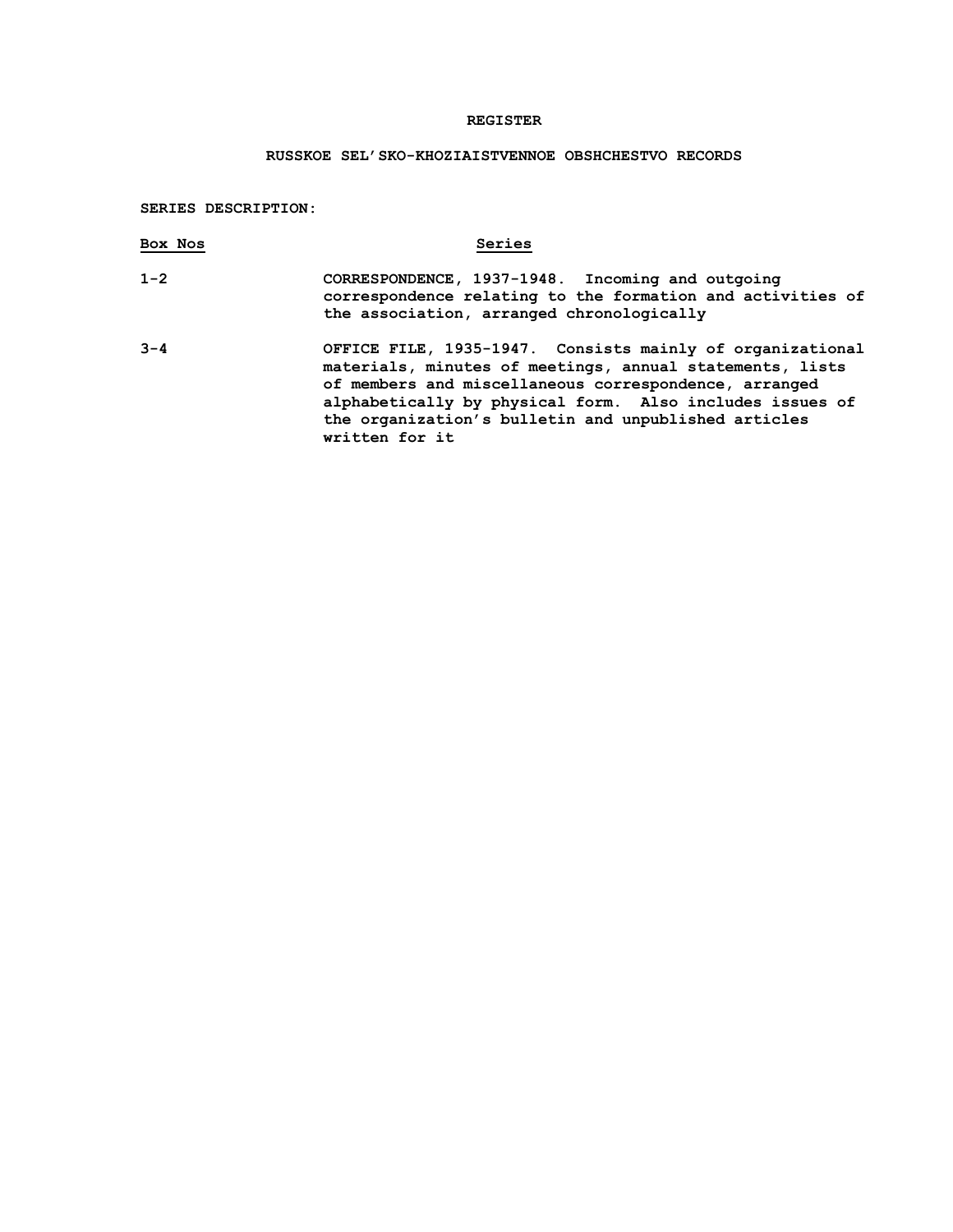| Nos Nos | Box Folder              | Contents                                                                                  |
|---------|-------------------------|-------------------------------------------------------------------------------------------|
| 1.      |                         | CORRESPONDENCE, 1937-1948                                                                 |
|         |                         | Incoming                                                                                  |
|         | 1                       | 1937 December 8 - 1938 July                                                               |
|         | $\overline{\mathbf{c}}$ | 1938 July - 1939 July 1                                                                   |
|         | 3                       | 1939 July 1 - 1940 January 1                                                              |
|         | 4                       | 1940 January 1 - 1941 January 1                                                           |
|         | 5                       | 1942-1943                                                                                 |
| 2.      | 1                       | 1944-1948                                                                                 |
|         |                         | Outgoing                                                                                  |
|         | 2                       | 1937 December - 1939 June                                                                 |
|         | 3                       | 1939-1947                                                                                 |
| 3.      |                         | OFFICE FILE, 1935-1947                                                                    |
|         | 1                       | Activity reports, 1938-1939                                                               |
|         | $\overline{\mathbf{c}}$ | Annual report, 1939                                                                       |
|         | 3                       | Founding documents. Includes drafts of charter, appeals                                   |
|         | 4                       | for support to Russian agronomists abroad, 1935-1938<br>Membership list, 1940 February 10 |
|         | 5                       | Minutes of meetings, 1938-1945                                                            |
|         |                         | Publications                                                                              |
|         |                         | Izvestiia Russkogo sel'sko-khoziaistvennogo                                               |
|         |                         | obshchestva                                                                               |
|         | 6                       | General. Drafts of articles submitted for                                                 |
|         |                         | publication and related materials                                                         |
|         | 7                       | Issues #1-7, 1939-1941. Printed copies                                                    |
|         | 8                       | Miscellany. Includes reviews                                                              |
|         | 9                       | Katalog russkikh knig biblioteki Russkogo sel'sko-                                        |
|         |                         | khoziaistvennogo obshchestva v Sev. Amerike,                                              |
|         |                         | 1939. Printed copy                                                                        |
|         | 10                      | Obzor deiatel'nosti za 1938 g., 1939. Printed                                             |
|         |                         | Includes correspondence between V. A.<br>сору.                                            |
|         |                         | fon Reimers and P. F. Konstantinov and I. K.                                              |
|         |                         | Okulich, 1940, originally bound or placed into                                            |
|         |                         | the volume                                                                                |
|         |                         | Scrapbooks<br>"O sel'skom khoz-ve Ameriki." Includes clippings,                           |
|         | 11                      | mainly from Russian émigré newspapers,                                                    |
|         |                         | regarding the state of farming and agricultural                                           |
|         |                         | production in the United States. Also includes                                            |
|         |                         | many articles by P. F. Konstantinov                                                       |
| 4.      | 1                       | "Russkoe sel'sko-khoziaistvennoe obshchestvo v                                            |
|         |                         | Amerike." Includes clippings, photographs and                                             |
|         |                         | the resumes or vitaes of members, as well as                                              |
|         |                         | the charter, minutes of meetings, and annual                                              |
|         |                         | reports of the organization                                                               |
|         |                         | Subject file                                                                              |
|         | 2                       | Agriculture                                                                               |
|         | 3                       | Poultry. Includes notes and correspondence on                                             |
|         | 4                       | poultry production<br>Russian Center (Russkii tsentr), San Francisco                      |
|         |                         |                                                                                           |